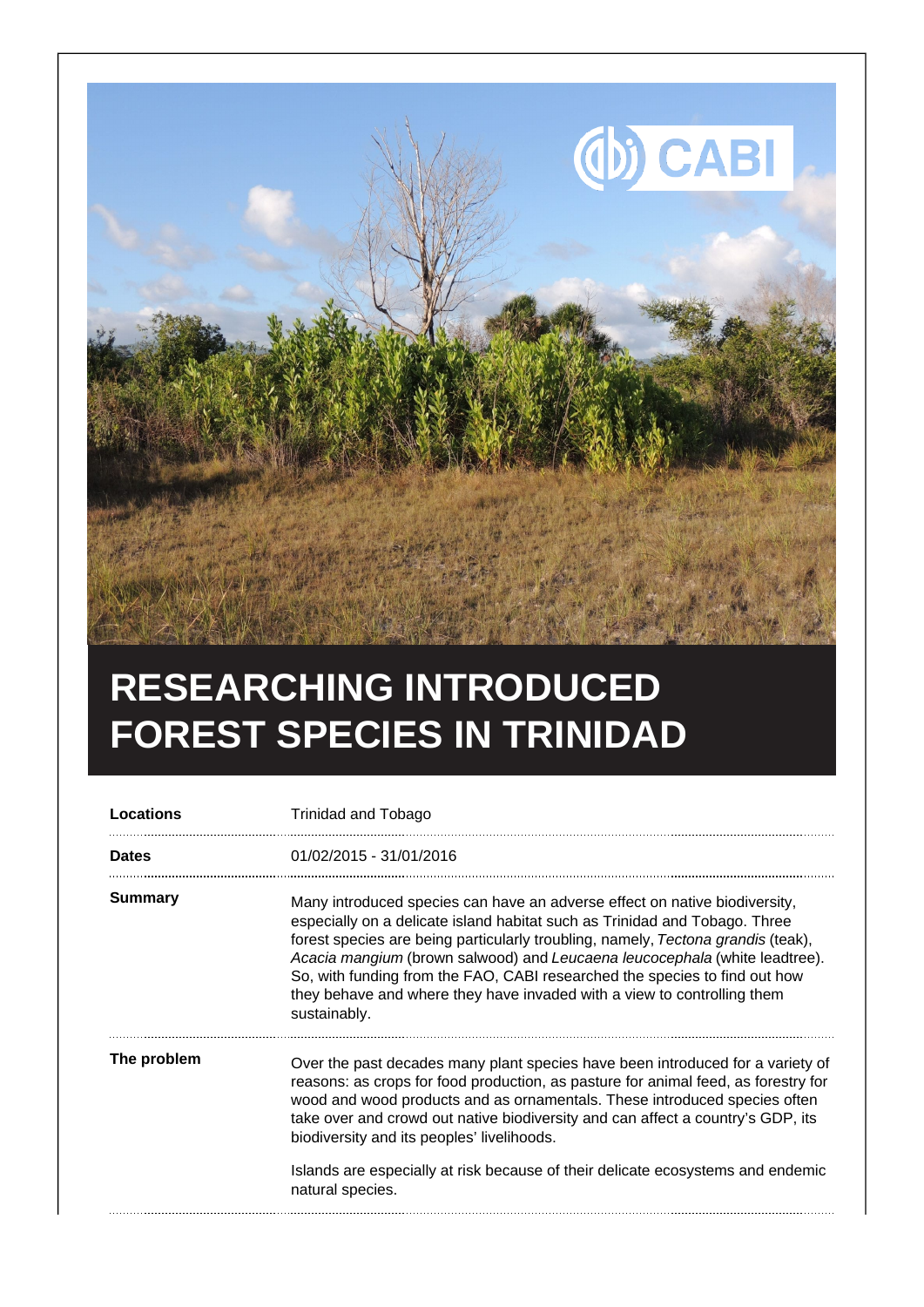**What we are doing** To begin tackling this, the Food and Agriculture Organization (FAO) of the United Nations commissioned a preliminary analysis of the invasive risks posed by the introduction of three selected species.

## **Species selection**

The three forest species selected for this study represented plants that have been introduced to Trinidad for differing purposes. Tectona grandis (teak) was introduced just over 100 years ago for its prime timber; Acacia mangium (brown salwood) was introduced primarily to rehabilitate mined out quarry lands while Leucaena leucocephala (white leadtree) was introduced as an agro-forestry species for use as a livestock feed.

The selected site was an abandoned buffalo pasture located along the Naparima Mayaro road in Tabeland. Teak trees were planted as living fence posts in 1982 but many of these posts went on to grow into viable seed producing trees. After removal of the animals in 2004, the seeds invaded the pasture lands. Since we know the time of this site's invasion, we can easily determine the rate of the invasion here.

Three sites were selected to assess the invasiveness of Acacia mangium. The first was near a national quarry, where it was first introduced, and was assessed in collaboration with the Forestry Department who wanted to look at rehabilitating mined out quarry lands. The second was in the northern range, and the third, the Aripero Savannahs and Scientific Reserve, a protected area. Nearby is a pure stand of Acacia mangium planted by the department of forestry.

The site selected for Leucaena leucocephala was an abandoned sugar cane plantation close to the Brian Lara Stadium.

## **Sampling**

| <b>Donors</b>  | Food and Agriculture Organization of the United Nations (FAO)                                                                                                                                                                                                                                                                                                                                                                                                                                                                                                                                                                                                                                                                                                                                         |
|----------------|-------------------------------------------------------------------------------------------------------------------------------------------------------------------------------------------------------------------------------------------------------------------------------------------------------------------------------------------------------------------------------------------------------------------------------------------------------------------------------------------------------------------------------------------------------------------------------------------------------------------------------------------------------------------------------------------------------------------------------------------------------------------------------------------------------|
| Results so far | Roadside surveys undertaken across most of Trinidad showed that Pueraria<br>phaseoloides (Roxb.) Benth. was one of the most widespread and abundant<br>invasive plant species in Trinidad, posing a significant threat to native forests.<br>An unknown species in the family Convulvulaceae, yet to be identified, was also<br>found to be abundant and widespread. Species which are considered to be<br>native such as Parthenium hysterophorus L., Mimosa pudica and M. pigra were<br>also abundant. However, it is introduced grasses such as Guinea Grass<br>[Urochloa maxima (Forssk.) Nguyen], itch grass (Rottboellia cochinchinensis),<br>paragrass (Brachiaria mutica), and others, that are likely to pose the most<br>significant threat to biodiversity, crop and pasture production.   |
|                | Rapid reconnaissance surveys were done by driving along the main road<br>arteries in Trinidad and mapping the location of these three species in addition<br>to other known invasive plants. The GPS locations were recorded to map the<br>distribution across the country.                                                                                                                                                                                                                                                                                                                                                                                                                                                                                                                           |
|                | Belted line transects of 100 meters were laid down and the GPS location for<br>each transect was recorded. Then along each transect, plots of 5m x 5m were<br>marked out at 25 meter intervals. Within each plot the height and girth of each<br>species of interest was recorded. The percentage of bare ground, grass, sedges<br>and shrubs were visually estimated and recorded. Due to the steep topography,<br>it was not possible to use belted line transect at the northern range. Instead 25m<br>x 25m quadrants were marked out and the GPS location recorded. This was the<br>subdivided into 5m x 5m plots. Five sub-plots were then randomly selected and<br>the height and girth of all the Acacia mangium trees were recorded, together<br>with bare ground, grass, sedges and shrubs. |